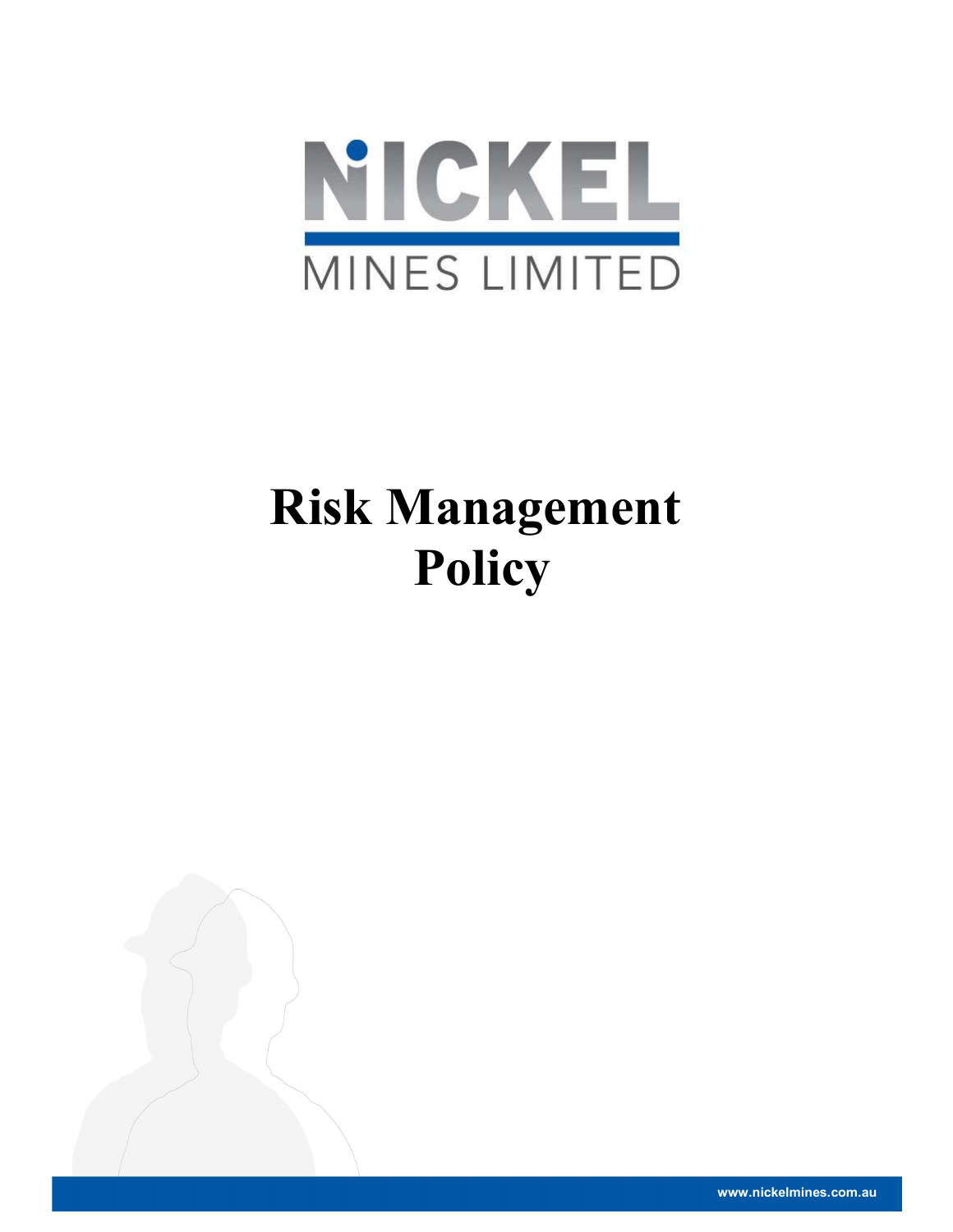# RISK MANAGEMENT POLICY

## Nickel Mines Limited ("Company")

#### 1. Purpose

The Company considers ongoing risk management to be a core component of the management of the Company. The Company's ability to identify and address risk is central to achieving its corporate objectives.

This Policy outlines the program implemented by the Company to ensure appropriate risk management within its systems and culture.

#### 2. The Risk Management Program

The Company's risk management program comprises a series of processes, structures and guidelines which assist the Company to identify, assess, monitor and manage its business risk, including any material changes to its risk profile.

To achieve this, the Company has clearly defined the responsibility and authority of the Board to oversee and manage the risk management program, while conferring responsibility and authority on the Audit and Risk Management Committee to develop and maintain the risk management program in light of the day-to-day needs of the Company. The Audit and Risk Management Committee is governed by the Audit and Risk Management Committee Charter, a copy of which is available on the Company's website.

Regular communication and review of risk management practice provides the Company with important checks and balances to ensure the efficacy of its risk management program.

The key elements of the Company's risk management program are set out below.

## 3. Risk Identification

In order to identify and assess material business risks, the Company defines risks and prepares risk profiles in light of its business plans and strategies. This involves applying a disciplined process to risk identification, risk assessment and analysis, risk treatment and monitoring and reporting.

The Company presently focusses on the following types of material risks:

- environmental risks;
- regulatory and compliance risks;
- reputational risks; and
- risks relating to conduct of business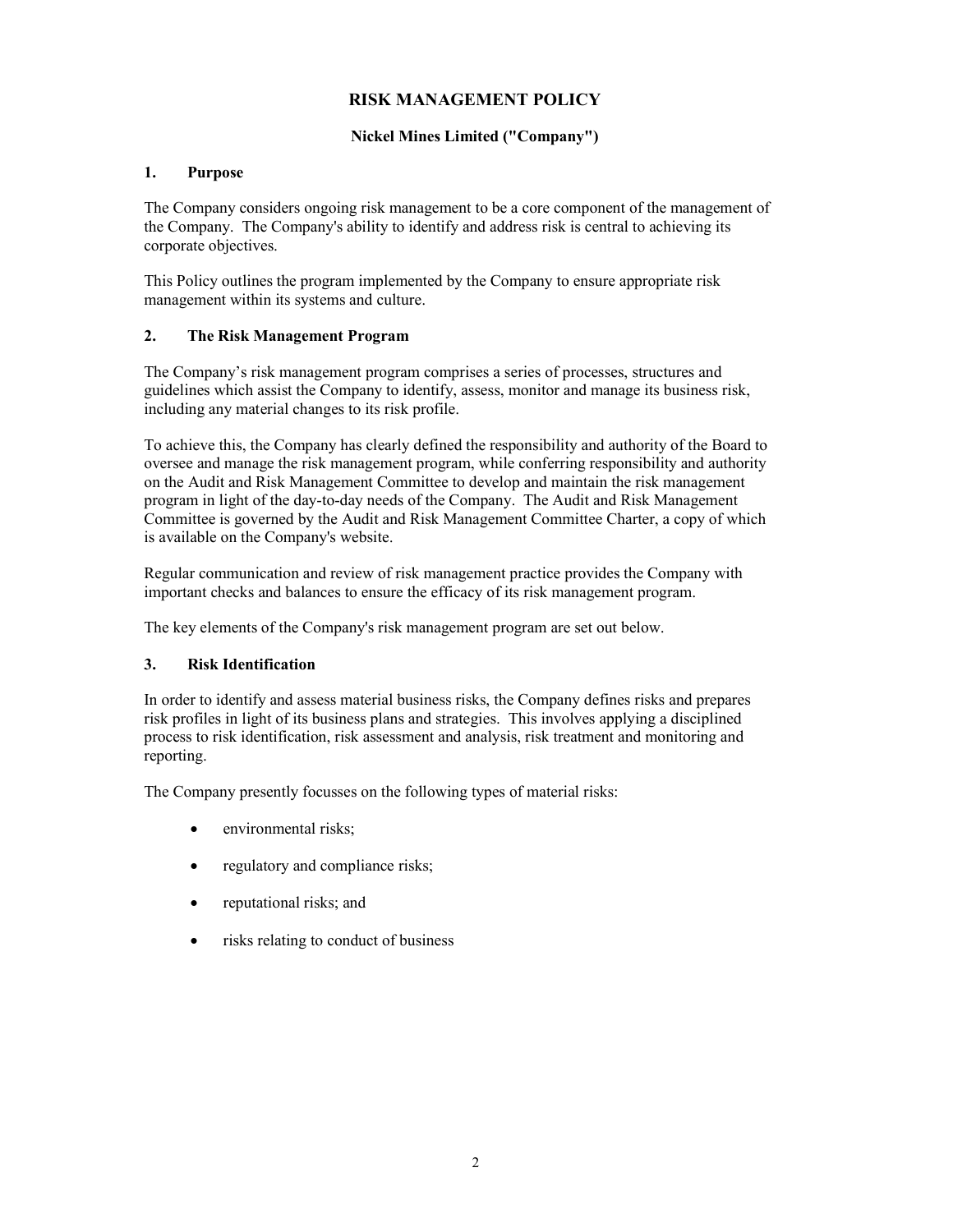## 4. Responsibilities of the Board

The Board acknowledges that it is responsible for the overall system of internal control but recognises that no cost effective internal control system will preclude all errors and irregularities.

The Board has delegated responsibility for reviewing the risk profile including material business risks and reporting on the operation of the internal control system to the Audit and Risk Management Committee. However, the Audit and Risk Management Committee and management may also refer particular risk management issues to the Board for final consideration and direction.

The Board will review the effectiveness of the Company's risk management framework and internal control system annually to satisfy itself that it continues to be sound and that the entity is operating within the risk appetite set by the Board.

#### 5. Responsibilities of the Audit and Risk Management Committee

The day-to-day oversight and management of the Company's risk management program has been conferred upon the Audit and Risk Management Committee in accordance with the Audit and Risk Management Committee Charter. The Committee is responsible for ensuring that the Company maintains effective risk management and internal control systems and processes and provides regular reports to the Board on these matters. In addition to the risk management responsibilities set out in its Charter, the role of the Committee is to:

- assist the Board to fulfil its oversight responsibilities for the financial reporting process, the system of internal control relating to all matters affecting the Company's financial performance, the audit process;
- assist the Board in monitoring compliance with laws and regulations;
- assist the Board to adopt and apply appropriate ethical standards in relation to the management of the Company and the conduct of its business;
- implement, review and supervise the Company's risk management program; and
- review the adequacy of the Company's insurance policies.

## 6. Responsibilities of Management

The Company's management will be responsible for designing and implementing risk management and internal control systems which identify material risks for the Company and aim to provide the Company with warnings of risks before they escalate. Management must implement the action plans developed to address material business risks across the Company.

Management should regularly monitor and evaluate the effectiveness of the action plans. In addition, management should promote and monitor the culture of risk management within the Company and compliance with the internal risk control systems and processes. Management should report regularly to the Board regarding the status and effectiveness of the risk management program.